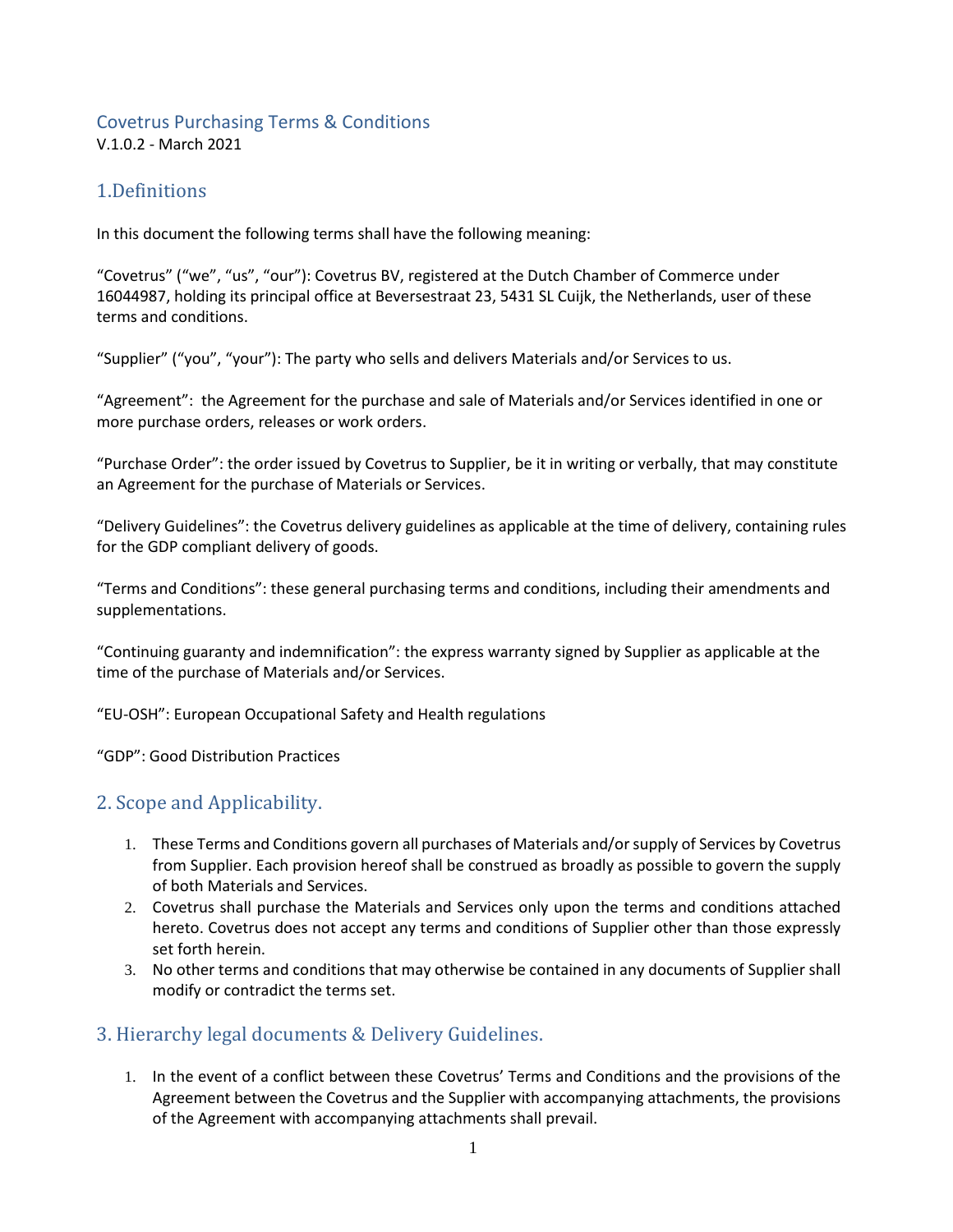- 2. Covetrus' Delivery Guidelines form an integral part of these Terms and Conditions. Supplier shall at all times adhere to the latest version of the Delivery Guidelines. Supplier acknowledges that he has read and understood the Delivery Guidelines.
- 3. Covetrus' Continuing guaranty and indemnification shall also be deemed an integral part of these Terms and Conditions.

# 4. Estimated quantity.

- 1. Quantities listed in a Purchase Order are Covetrus' estimate of the quantities Covetrus might purchase from Supplier and shall not be construed as a minimum purchase obligation.
- 2. Supplier shall make no claim for any loss arising from the difference between the actual quantities of Materials or Services purchased by Covetrus and any estimates provided by Covetrus.

# 5. Ordering / release procedure.

- 1. All purchases shall be made only upon the terms and conditions set forth herein.
- 2. If Supplier accepts Covetrus' Purchase Order in writing or commences with the supply of any of the Materials or Services that are the subject of any Purchase Order, Supplier shall be deemed to have accepted these Terms and Conditions in their entirety without modification.
- 3. The Purchase Order number must appear on all packing slips, invoices and other documentation referencing the order/release, as applicable.

### 6. Price/payment terms.

- 1. Subject to the paragraph below and unless otherwise agreed by the parties, payment terms are net sixty (60) days from the date of receipt of invoice.
- 2. Prices for all Materials and Services purchased by Covetrus hereunder shall be as set forth in Covetrus' Purchase Order.
- 3. No extra charges of any kind will be allowed unless prior written consent thereto is specifically provided by Covetrus.
- 4. It is the sole responsibility of Supplier to provide clear and timely notification to Covetrus of any changes to payment instructions. In the absence of any such confirmation, Covetrus will pay according to previously provided or last known banking or remit-to information.
- 5. All claims for money due or to become due from Covetrus will be subject to deduction or set off by Covetrus for any counterclaim arising from this or any other transaction with Supplier.
- 6. Supplier shall pay promptly all indebtedness for labor, materials, tools, and equipment used in the performance of Services and provision of Materials. Before Supplier shall be entitled to receive payment, Supplier shall furnish evidence satisfactory to Covetrus of the full payment of such indebtedness including any affidavit of subcontractors or suppliers furnishing materials or labor before any payments are required to be made to Supplier.
- 7. If any lien shall attach to premises of Covetrus as a result of Services or Material provided by Supplier, Supplier shall promptly procure its release and hold Covetrus harmless from any and all claims, losses, costs, damages, or expenses (including reasonable attorneys' fees) relating thereto.
- 8. To the extent permitted by law, Supplier waives and hereby releases Covetrus and the premises of Covetrus from any and all liens accrued or accruing to it whatsoever and authorizes Covetrus to withhold payments due to Supplier for the applicable statutory period to pay any liens arising from the Services and Materials provided by Supplier.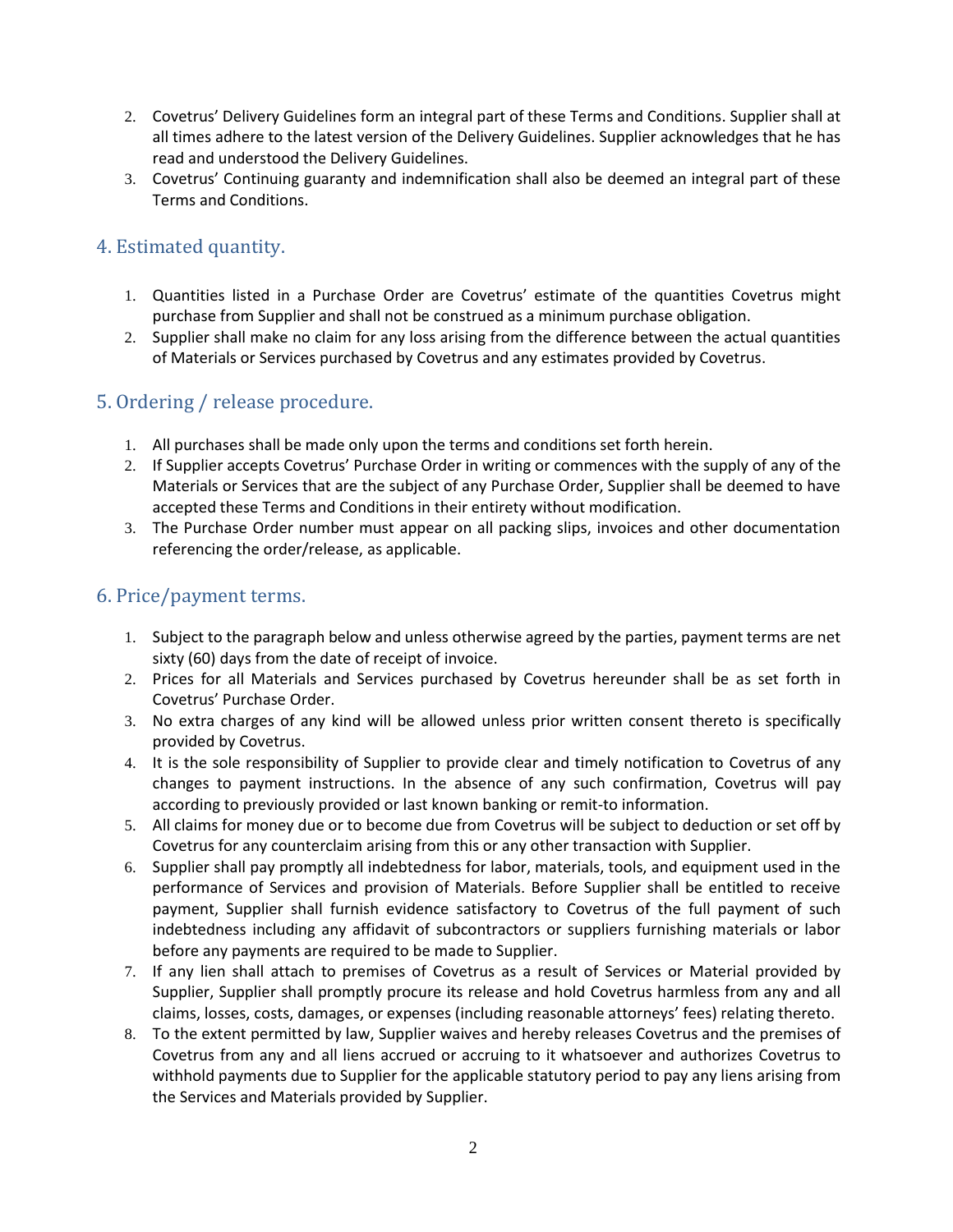# 7. Most favored nation.

1. If at any time Supplier sells any materials or provides any services comparable to the Services or Materials to a third party under similar terms and conditions except at a lower price than that in effect hereunder, Supplier shall immediately offer to sell such Material or provide such Services to Covetrus at such lower price and the relevant price charged to Covetrus shall be reduced accordingly.

### 8. Meet or release for materials.

- 1. If at any time Covetrus can purchase Materials or procure Services of like quality and quantity at a price that will result in a total delivered cost to Covetrus that is lower than the total delivered cost of the Materials purchased or Services procured hereunder, Covetrus may notify Supplier of such total delivered cost and Supplier shall have an opportunity of pricing Materials or Services hereunder on such a basis as to result in the same or lower total delivered cost to Covetrus.
- 2. If Supplier fails to notify Covetrus within seven (7) days of receiving such notice or cannot legally do so, then Covetrus may purchase such Materials or procure such Services at the lower total cost and any purchases so made shall be held to apply to any applicable Purchase Order, release or work order. The obligations of Covetrus and Supplier shall be reduced accordingly or the Purchase Order may be terminated, as applicable.

### 9. Invoicing/reconciliation.

- 1. Unless Covetrus notifies Supplier that purchases hereunder are being processed through Covetrus' evaluated receipts settlement program or other similar program, Supplier shall email the invoices with supporting documents including any applicable bill of loading to Covetrus' designated email address no later than one working day after shipment is made to Covetrus, or by end of the month for work performed during such month.
- 2. Supplier must reference Covetrus' Purchase Order number, line item numbers, catalog numbers, and descriptions on all invoices. No invoices shall be issued nor payment made prior to delivery of the Materials or Services performed.
- 3. All taxes shall be stated separately on the invoices. Any delay in receiving invoices, or any errors and omissions on the invoices, shall be considered cause for withholding payment without losing any cash discount privileges or incurring any penalty. Notwithstanding anything stated herein, no payment shall be due with respect to work performed unless Supplier provides waivers and acknowledgments of payments from any and all of its subcontractors.

#### 10. Shipments of materials.

1. All Materials purchased hereunder shall be delivered to Covetrus DDP Covetrus' facility per the Incoterms 2020, unless otherwise agreed by the parties.

#### 11. Units of measure for materials.

1. Material shall be supplied in the units of measure specified in Covetrus' Purchase Order and Supplier's documentation and data shall also refer to such units of measure, unless otherwise agreed to by Covetrus.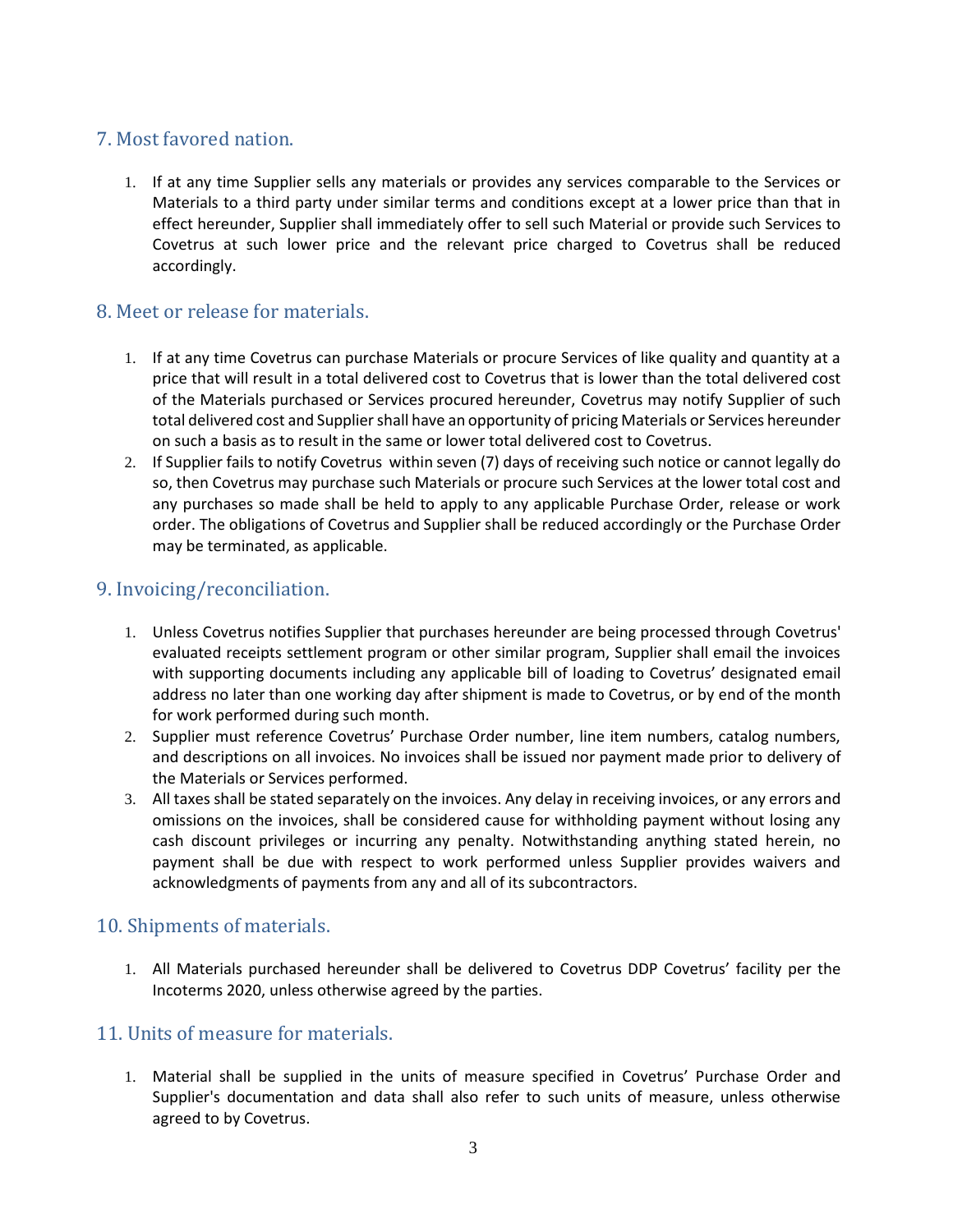# 12. Delivery of materials and services.

- 1. Supplier shall make delivery of Materials in accordance with Covetrus' delivery schedule and shall perform the Services within the time frame Covetrus specified, or as otherwise mutually agreed upon and duly confirmed in writing by the parties.
- 2. Time is of the essence. Supplier shall promptly notify Covetrus whenever it appears to Supplier that Supplier will not be able to deliver any part of the Materials specified or to perform any part of the Services on the date(s) specified. Covetrus, in addition to any other remedies available to it, may terminate the Purchase Order without any further liability. In such case, Supplier shall, at Supplier's expense, take all reasonable steps, including working extra hours or using alternate shipping methods to expedite delivery of any and all such Materials or the performance of such Services. Supplier shall also be fully responsible for expediting sub-suppliers and/or subcontractors. Supplier shall provide Covetrus periodic verified sub-supplier delivery information and/or subcontractor completion information, or authorize Covetrus to contact any sub-supplier and/or subcontractor directly for the same.
- 3. If Covetrus accepts short shipments or late deliveries of Materials, and/or if Covetrus permits Supplier to provide Services hereunder after the specified date, such acceptance or permission shall not constitute a waiver of any of Covetrus' rights.

# 13. Delivery/packaging procedure.

- 1. Supplier has agreed to the Covetrus Delivery Guidelines for Materials purchased hereunder.
- 2. Supplier shall use its own trucks, contract carriers and/or common carriers as agreed to by Covetrus.
- 3. Drivers and other delivery personnel are demonstrably GDP-trained and required to abide by Covetrus' safety regulations, GDP guidelines, confidentiality obligations and rules of conduct while on Covetrus' property, in addition to all rules and regulations imposed by law.
- 4. Supplier shall be responsible for proper packaging of all Materials to be delivered to Covetrus, in accordance with GDP guidelines as imbedded in the Covetrus Delivery Guidelines.
- 5. All Material packaging (boxes, bags, envelopes, etc.), loose pieces of material and packing lists shall be identified by Covetrus' Purchase Order/ number, and Covetrus' Purchase Order Line Item Number as well as Supplier's and/or Manufacturer's Part Number. Supplier agrees to include Covetrus' item description on all packing slips.

# 14. Returns/excess quantities.

- 1. Covetrus may, at its discretion, return any Materials for any reason whatsoever, if in same condition as received from Supplier, within thirty (30) days of receipt by Covetrus.
- 2. Supplier shall refund Covetrus for the purchase price of such returned Material.
- 3. Covetrus shall not be liable for payment for Materials delivered to Covetrus that are in excess of quantities specified on any Purchase Orders. Supplier agrees to accept for return, at its expense including transportation charges, excess Materials delivered to Covetrus, providing such merchandise is in same condition as received from Supplier.
- 4. If Supplier refuses the return thereof, the excess Materials shall be deemed abandoned by Supplier and Covetrus may dispose of the same without further liability to Supplier.

# 15. Subcontractors list.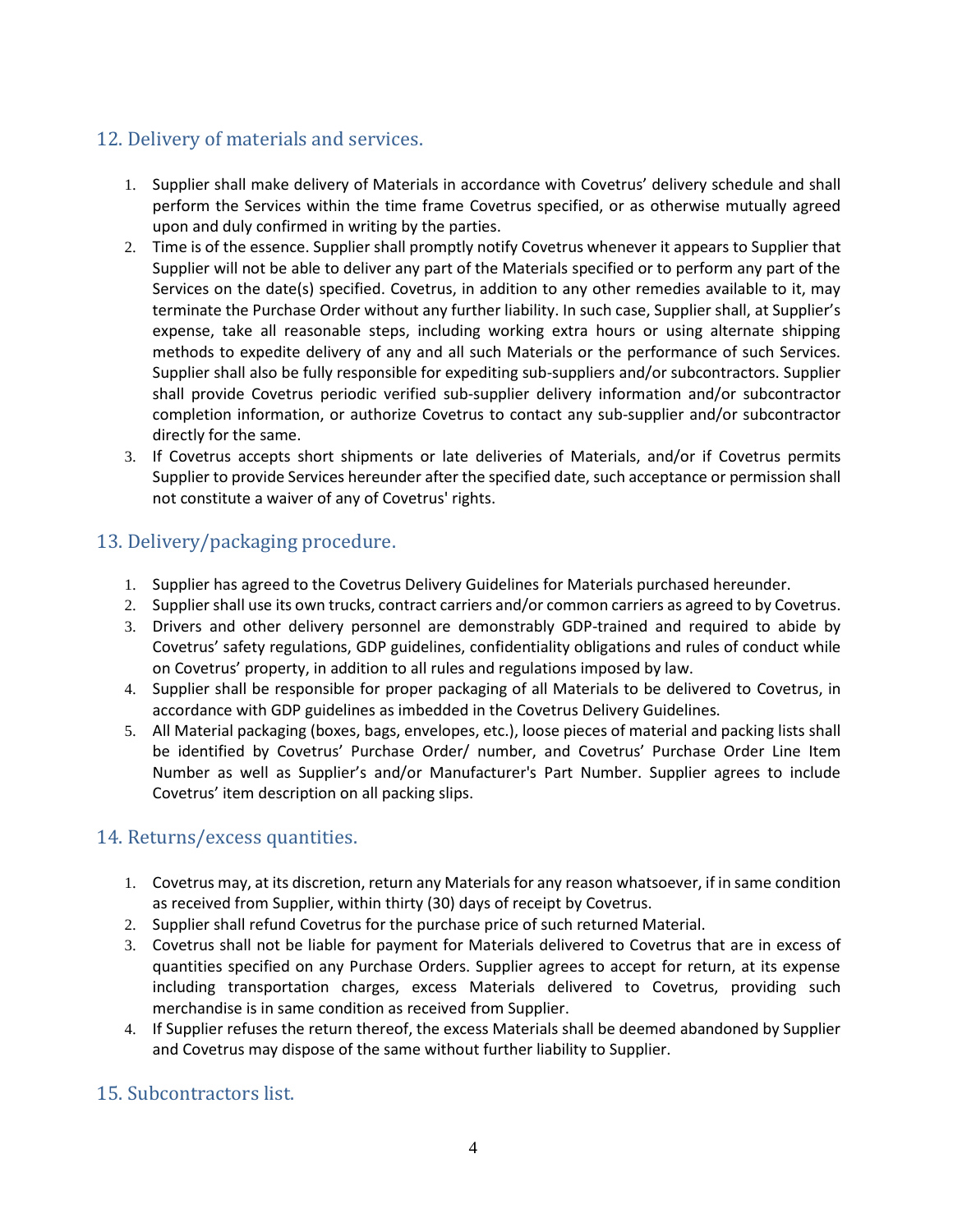1. Supplier's use of any subcontractors shall be subject to Covetrus' prior written approval, which may be given or withheld for any reason whatsoever. Supplier shall provide a list of the subcontractors (including appropriate contact information) to be used to perform any Services hereunder.

### 16. Certificates of analysis (COA) for raw material deliveries.

1. Supplier will provide Covetrus with a recent and representative COA for each Material purchased by Covetrus prior to shipment. A separate COA must be provided for each manufacturing lot.

### 17. Title to drawings and specifications.

- 1. Covetrus shall at all times have title to all drawings, specifications and other documents supplied or prepared by Covetrus and/or by Supplier in connection with the furnishing of Materials or Services hereunder.
- 2. Supplier shall hold in confidence and use the same only to the extent necessary in connection with the supply of Materials or Services to Covetrus and shall, upon Covetrus' request, promptly turn over to Covetrus all copies of the same.

# 18. Warranty, specifications and change.

- 1. Supplier hereby represents and warrants that:
	- a) it is legally authorized to sell and deliver the Materials and to perform the Services;
	- b) the Materials are merchantable and fit for the purpose contemplated by Covetrus;
	- c) the Materials are new and conform to all specifications, including performance specifications, required by Covetrus or stated by Supplier;
	- d) the Materials will be free from defective materials;
	- e) the use or sale of the Materials will not infringe any third-party patent or other intellectual property right provided,
	- f) the Materials will be produced, sold and delivered in compliance with all applicable national and European laws, rules and regulations,
	- g) Materials shall at all times comply with an agreed minimum shelf life, and
	- h) the Services provided will be performed in a good and workmanlike manner and in accordance with the best standards of practice, so that such finished Services will be complete, free from faults and defects and in conformity with the following (collectively, the "Standards"):

(i) all accepted standards and practices customarily provided by an experienced and professional organization rendering the same or similar Services;

(ii) any guaranty, specifications or standards provided to Supplier by Covetrus; and (iii) all applicable laws and regulations.

In the event that Covetrus discovers that any of the Standards have not been met and the same is reported to Supplier by Covetrus, in writing, following the completion or termination of the Services, or any single project if the Services are provided on a continual

basis, Supplier shall take such action, at its cost, as is necessary to meet the Standards.

- 2. The foregoing warranties shall not apply when the failure to meet the Standards is due to ordinary wear and tear.
- 3. Supplier, at its expense, will promptly correct any Materials and workmanship that do not comply with the requirements hereof and shall promptly repair or remove and replace any Materials or equipment not meeting specifications, whether incorporated in the work or not.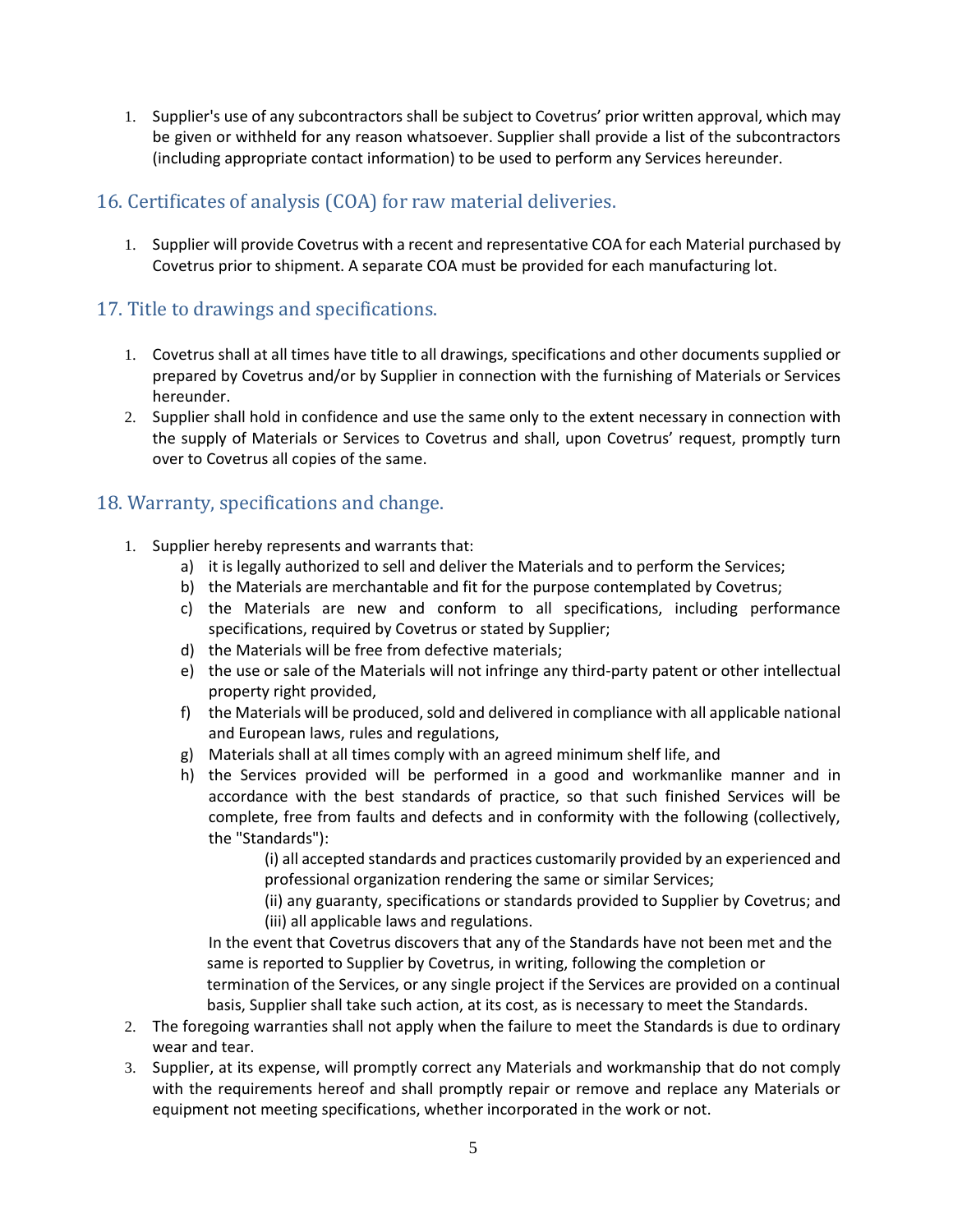- 4. Supplier shall provide support to the Materials for a period of ten (10) years from the date the Material is removed from the list of available products, provided that such period shall in no case be longer than five (5) years following termination of the supply of the Materials or Services to Covetrus. The support shall be limited to making available spare parts for Material purchased by Covetrus, subject to a prior agreement between the parties on the terms and conditions for the purchase.
- 5. Supplier, its successors, assigns and legal representatives, shall indemnify, defend and hold harmless Covetrus, its affiliates, contractors, agents, resellers, and customers against all claims, suits, judgments, court costs, reasonable attorneys' fees and other liabilities, demands or losses in any manner arising out of any alleged infringement of any patent, copyright or trademark rights due to the possession, use or sale of the Materials or Services provided hereunder, provided that Covetrus shall notify Supplier as soon as reasonably possible after Covetrus receives notice of any such claim. Supplier may be represented in the defense thereof by counsel of its own selection and at its own expense.
- 6. Covetrus, its affiliates, contractors, agents, resellers, and customers shall have a free and unrestricted right and license to use Materials in any and all arts and under all patents in or under which Supplier may now or hereafter have an interest.
- 7. If Supplier makes a process or material change that could reasonably be expected to affect the form or function of the Materials or a change to the specifications thereto, geographic manufacturing site or product nomenclature, any such change shall be considered a Material Change. Supplier shall only make any such Material Change upon Covetrus' prior written approval.
- 8. In the event Covetrus determines, using its good faith judgment, that such Material Change renders the Materials incompatible for the use for which such Covetrusis purchasing the Materials, Covetrus shall provide written notice of such incompatibility to the Supplier.

# 19. Inspection.

- 1. Prior to shipment of any Material to Covetrus, Covetrus or its authorized representative may inspect and test any materials, and equipment used during the course of the manufacture or fabrication by Supplier and its sub-suppliers of any Materials to be sold hereunder.
- 2. In addition, Covetrus or its authorized representative may inspect any work provided by Supplier or its sub- suppliers in the performance of Services hereunder.
- 3. Such inspections shall not in any event constitute acceptance by Covetrus of such Materials or Services, or waiver by Covetrus of any of its legal or contractual rights or remedies. Materials purchased or Services provided hereunder are subject to inspection and approval at Covetrus' destination per section 17 herein.
- 4. Covetrus reserves the right to reject and refuse acceptance of Materials or Services not in conformance with any instructions, specifications, drawings and data or Supplier's warranties (express or implied). Payment for any Materials or Services shall not be deemed acceptance thereof and is without prejudice to any and all claims Covetrus may have against Supplier.

# 20. Termination for convenience.

- 1. Covetrus may, at any time, terminate any Purchase Order in whole or in part by written notice. In the event of such termination, Supplier shall immediately stop all work hereunder, and shall immediately cause any of its suppliers and subcontractors to cease such work.
- 2. Supplier shall be paid a reasonable termination charge consisting of a percentage of the Purchase Order price reflecting the percentage of the work performed prior to the notice of termination, plus actual direct costs resulting from termination.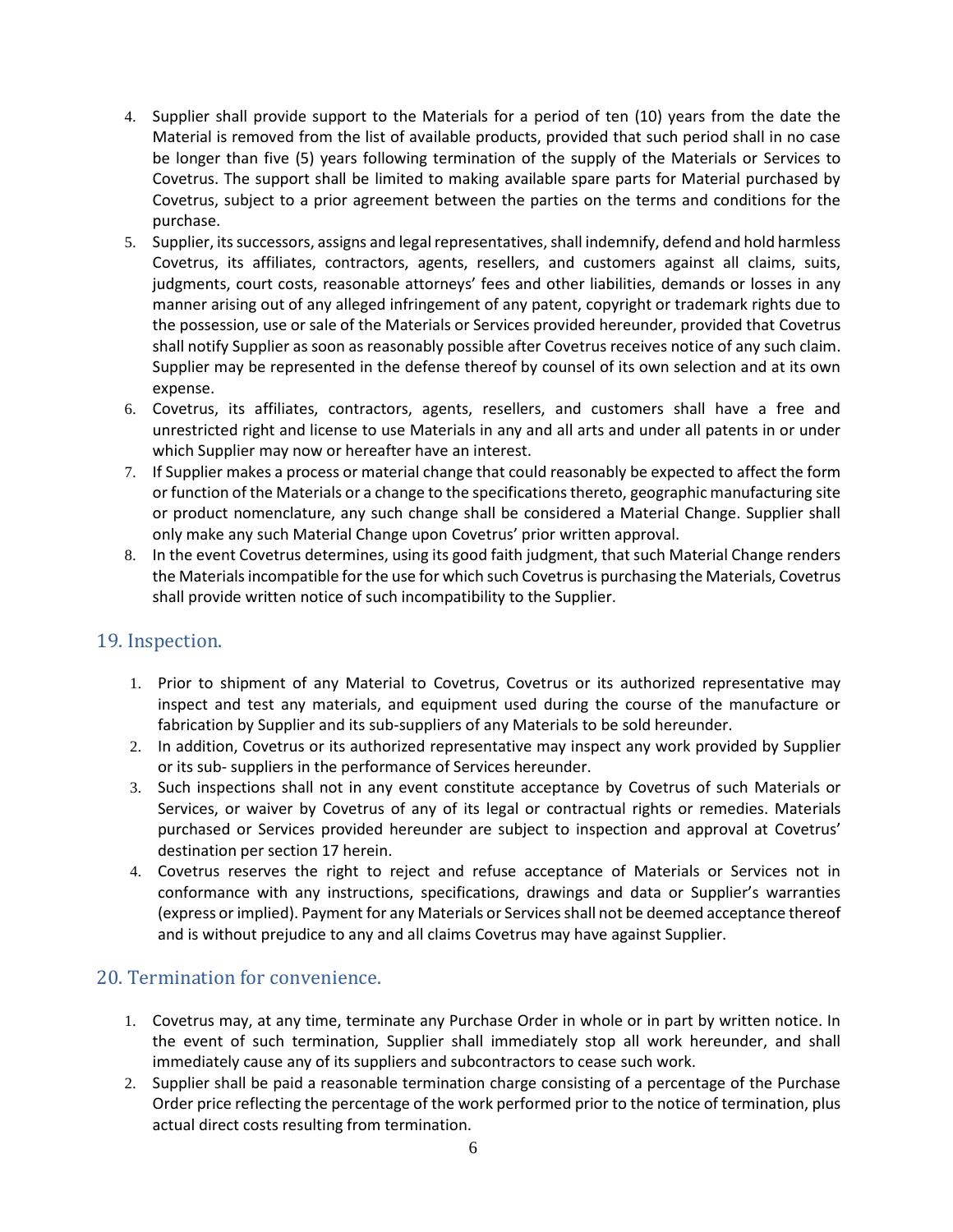3. Supplier shall not be paid for any work done after receipt of the notice of termination or for any costs incurred by Supplier's suppliers or subcontractors which Supplier could reasonably have avoided.

### 21. Default/termination.

- 1. The following shall constitute a default hereunder:
	- a) the failure of either party to perform any of its obligations hereunder, which failure is not cured by the defaulting party within ten (10) days following a written notice to do so ("the Cure Period");
	- b) the filing by either party of voluntary petition or answer seeking any arrangement, composition, liquidation, or similar relief under any law or regulation relating to bankruptcy, insolvency or other relief for debtors;
	- c) the adjudication of either party as a bankrupt or insolvent;
	- d) the making by either party of a general assignment for the benefit of creditor;
	- e) the admission by either party of its inability to pay its debts generally as they become due; or
	- f) the filing of a petition against a party seeking any arrangement, composition liquidation or similar relief under any law or regulation relating to bankruptcy, insolvency or other relief for debtors, and such petition is not dismissed or discharged within sixty (60) days of filing.
- 2. Upon the occurrence of a default hereunder and failure to cure during the Cure Period, the nondefaulting party may immediately terminate any Purchase Order by providing written notice thereof to the defaulting party. Such remedy of termination shall be in addition and without prejudice to any other rights or remedies, at law or in equity, which the non-defaulting party may otherwise have.

# 22. Safety and environmental requirements/compliance with laws.

- 1. Supplier shall ensure compliance by its employees, subcontractors and agents with all applicable (inter)national/European rules and regulations, including but not limited to those relating to health, safety, labor, GDP and environmental matters, as well as Covetrus' site policies and guidelines, in the performance of its obligations hereunder.
- 2. Supplier shall not supply any chemical substance, Materials or product not specifically included in the relevant safety data sheet or any similar material document provided to Covetrus, unless otherwise agreed upon in writing by Covetrus.
- 3. Supplier agrees that its employees, agents and contractors will handle the Materials in a safe and appropriate manner. Supplier will adequately train all of its employees, agents and contractors with respect to the use and handling of the Materials.

#### 23. On site.

- 1. At all times that Supplier is at any facility of Covetrus and in addition to Supplier's own safety requirements, Supplier acknowledges and agrees to comply with Covetrus' safety requirements and shall ensure that all of Supplier's employees, subcontractors and agents doing work on the site are familiar with Covetrus' rules and requirements at any such facility and comply with them.
- 2. In addition to the safety and health provisions contained in Covetrus' policies and safety requirements, Supplier while performing the Services hereunder, shall abide by any and all of Supplier's, as well as EU-OSH's, safety and health rules and shall provide Covetrus with a copy of all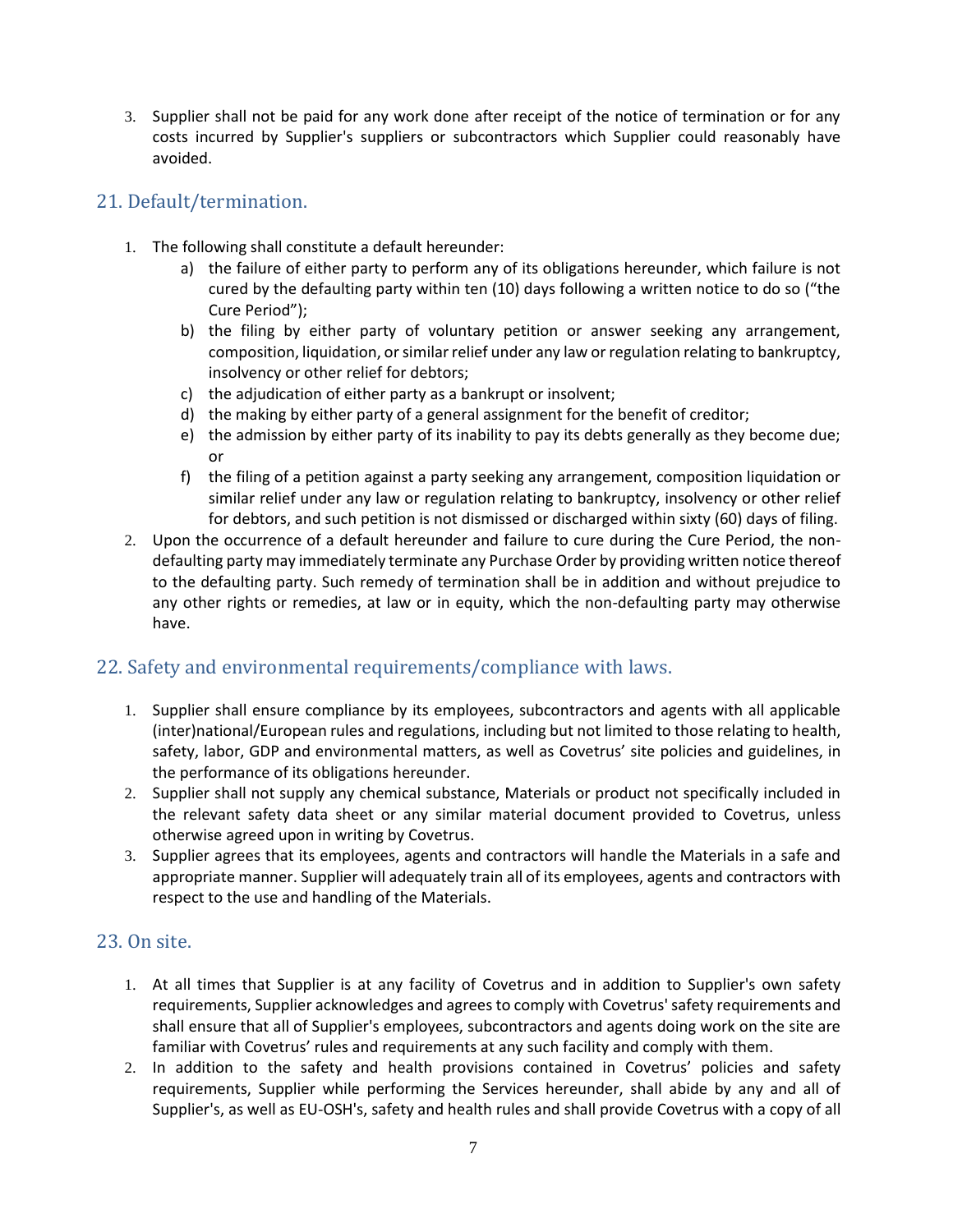accident reports prepared by or submitted to Supplier, including but not limited to all EU-OSH illness and injury reports. Supplier hereby acknowledges and agrees that it and any of its subcontractors have read such rules and will abide by them.

- 3. All Services performed hereunder shall fully comply with all applicable governmental safety and health requirements.
- 4. Any equipment provided by Covetrus to Supplier for the benefit of Supplier's employees or those of its subcontractors shall be provided on an "as is" basis with no warranty of performance and at the sole risk and liability of Supplier to ensure that such equipment is fit for the use intended and in proper working order.
- 5. Supplier has a duty to inspect the equipment prior to use, and agrees to defend, indemnify, and hold harmless Covetrus from any and all claims, losses or expenses (including reasonable attorneys' fees) of Supplier, its subcontractors, and all of their respective employees arising out of the use of any equipment furnished by Covetrus or advice given by Covetrus relating to such equipment to the fullest extent allowed by law.
- 6. Supplier shall maintain a drug and alcohol-free work force at all times while on Covetrus premises.
- 7. Supplier shall perform the Services and supply the Materials in such a manner as to cause a minimum of interference with Covetrus' operations and the operations of other contractors on Covetrus' premises.
- 8. Upon completion of Services and provisions of Material, Supplier shall restore the premises to its original condition and leave said premises clean and free of all tools, equipment, waste materials, and rubbish.

### 24. Insurance.

- 1. Supplier, at its own expense, shall provide and maintain proper insurance (corporate and/or professional liability) in a form satisfactory to Covetrus. This shall at all times entail that the Materials are insured at their full purchase value until the moment of unloading at Covetrus' premises. If Services are provided, Supplier shall make sure that insurance covers all errors and omissions in the performance of such Services.
- 2. Supplier warrants that its insurers are accurately informed regarding its business activities and intend to cover these business exposures.
- 3. The insurance required under this section shall not limit Supplier's obligations of indemnification under this Purchase Order and shall apply, to the same extent, to all subcontractors used in the performance of the Services hereunder.

# 25. Remedies; general indemnity.

- 1. If any Materials or Services supplied hereunder do not conform to the specifications and warranties provided hereunder, then Supplier shall, at Covetrus' sole option, and in addition to any other remedies available to Covetrus hereunder, at law or in equity
	- a) rectify such non-conformity at Supplier's expense (including any necessary shipping costs); or
	- b) allow full credit for such non-conforming goods (including shipping costs paid by Covetrus).
- 2. Supplier shall indemnify and hold Covetrus, its employees, agents, affiliates and customers harmless from and against any loss, liability, expense (including reasonable attorneys' fees) or other detriment of any kind arising out of or relating to
	- a) Supplier's supplying Covetrus with defective or non-conforming Materials or Services,
	- b) the performance or nonperformance by Supplier, its subcontractors or their respective employees, of its or their respective obligations hereunder or under any Purchase Order; or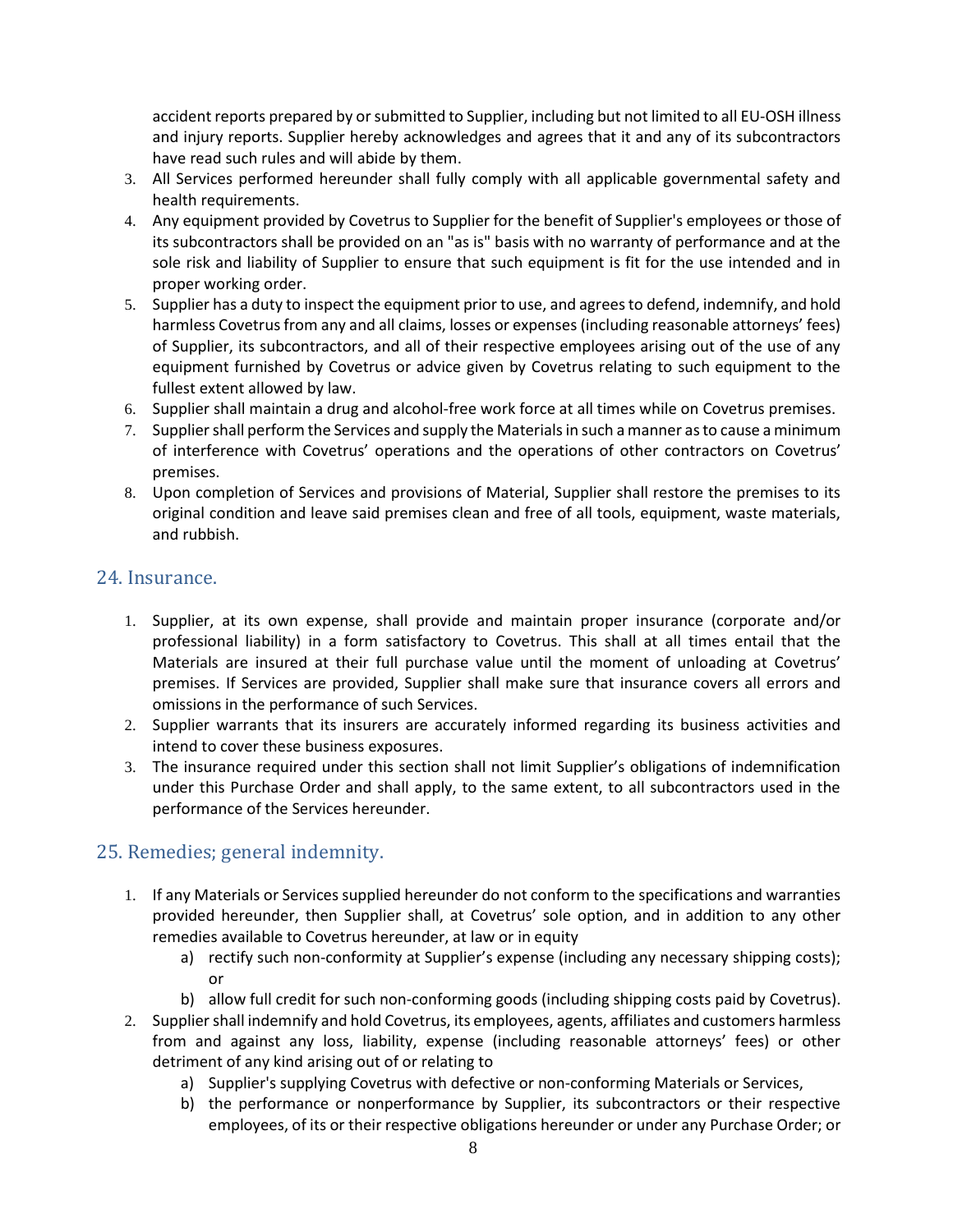- c) any default of Supplier or its subcontractors hereunder to which Covetrus may incur or be subjected by reason of any act or omission of Supplier or any of its subcontractors, employees, agents, invitees or licensees.
- 3. The foregoing indemnity includes, but is not limited to, reasonable attorneys' fees including fees for enforcement or collection of this indemnity. For the purposes of this section, any activities of Supplier, its subcontractors, licensees or invitees, or their respective employees, on or about Covetrus' premises shall be deemed to be in connection with the supply of Materials and Services hereunder, whether or not such activities are actually within the scope of their agency or employment.

# 26. Confidentiality/licensing.

- 1. The terms and condition hereof, including the Services provided, Materials covered, its specifications, the quantity of purchase, price and proprietary information of Covetrus, including but not limited to drawings, documents, electronic files and information relating to the production process and equipment (hereinafter "Information") shall be confidential.
- 2. Covetrus, at its discretion, may disclose such Information to Supplier upon and subject to the following terms and conditions. Except as hereinafter provided, Supplier shall
	- a) treat as confidential all Information which has been or is hereafter made available to Supplier directly or indirectly by Covetrus,
	- b) not disclose any such Information to any third parties; and
	- c) not use any Information other than for compliance with the terms of the Purchase Order.
- 3. The obligations imposed on Supplier by the preceding paragraph shall continue in full force and effect for a period of five (5) years following the completion or termination of any Purchase Order whichever occurs first; provided however, with respect to Information relating to trade secrets, such obligation shall survive any such completion or termination.
- 4. The obligations set forth in this section shall not, however, apply to any Information which
	- a) was known to Supplier prior to disclosure to Supplier by Covetrus as demonstrated by contemporaneous written records;
	- b) at the time of disclosure to Supplier is generally available or thereafter becomes available to the public by publication or otherwise through no act or failure to act by Supplier; (iii) is hereafter made available to Supplier from a third party who is in lawful possession of the information and who at the time has no obligation not to disclose it to Supplier; or (iv) to extent obligated by law to be disclosed but only if Supplier gives Covetrus written notice promptly after receipt of such notice and to afford Covetrus reason time to see appropriate protective order. On completion of the supply of the Materials or Services hereunder, or at any time upon the request of Covetrus, Supplier shall return to Covetrus all tangible materials containing Covetrus' Information that have been furnished to Supplier or its employees by Covetrus or that derive from the Information so provided, together with all copies thereof made by Supplier or its employees.

#### 27. Force majeure.

1. Any delay or failure of either party to perform its obligations hereunder shall be excused to the extent that it is caused by any event or occurrence beyond the reasonable control of the party and without its fault or negligence, as by way of example but not of limitation, acts of God, actions by any governmental authority, fires, floods, windstorms, explosions, riots, natural disasters, wars or court injunction or order.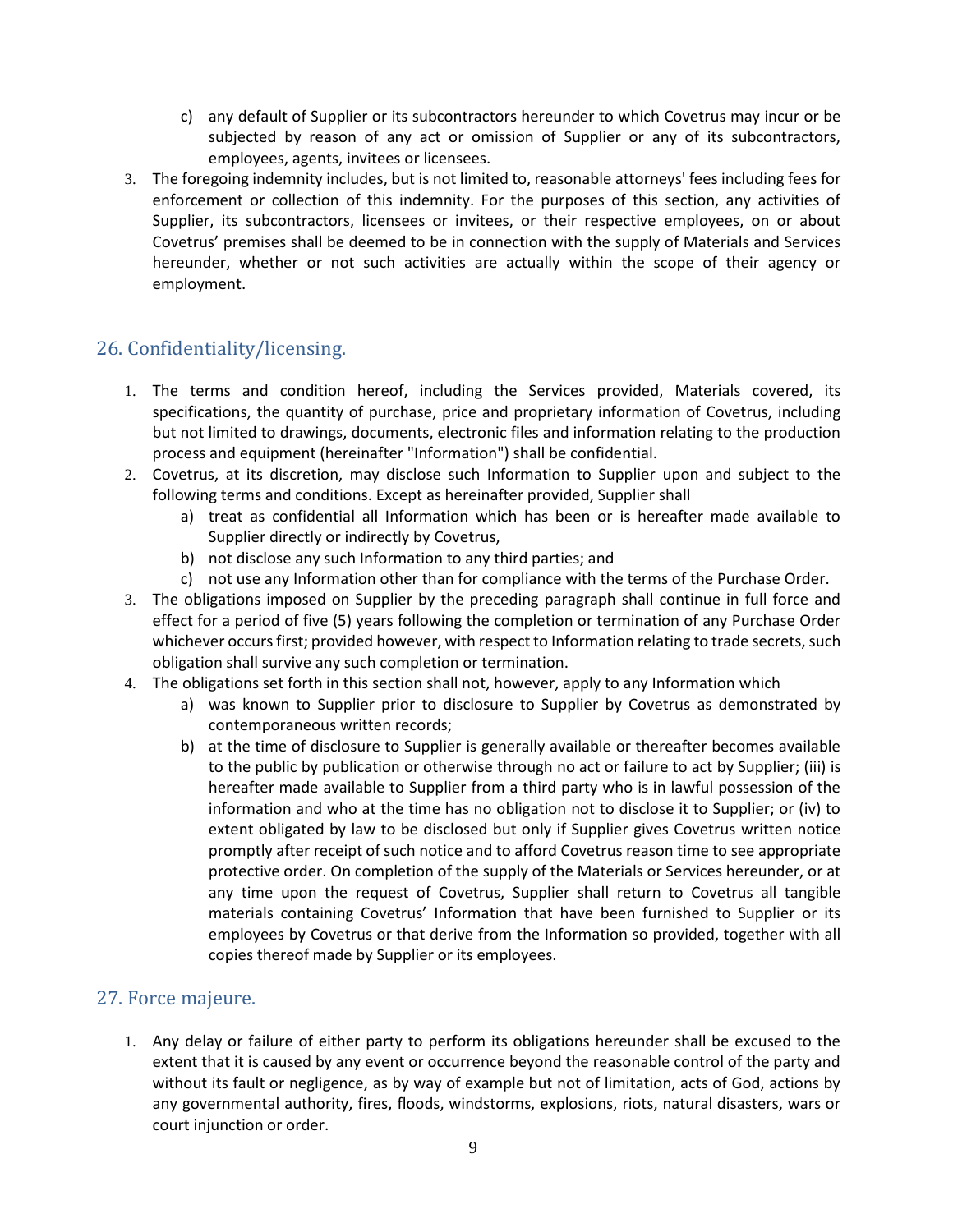- 2. During the period of such delay or failure to perform by Supplier, Supplier shall provide Covetrus with prompt written notice of such delay (including a description of the cause of the event or circumstance, an estimate of the duration of the delay and a statement regarding the remedial steps that are being undertaken to resume performance, Supplier's interim allocation plans, if any).
- 3. During such period, Covetrus, at its option, may purchase Materials and/or Services from other sources.
- 4. If the delay lasts more than thirty (30) days or Supplier does not provide adequate assurance that the delay will cease within thirty (30) days, Covetrus may immediately cancel any Purchase Order without further liability.

#### 28. Notices.

1. Any notice to be given hereunder shall be deemed sufficiently served when reduced to writing and either hand delivered or sent by registered or certified mail or email, addressed to the recipient party at the address provided by such party.

### 29. Assignment.

- 1. Supplier shall not delegate, assign or otherwise dispose of an interest in or under any Purchase Order without the prior written consent of Covetrus.
- 2. For purposes of this provision, a change in control of Supplier, including but not limited to the disposition by Supplier of all or substantially all of its assets, shall constitute an assignment requiring the consent of Covetrus hereunder. Any attempted assignment or delegation in violation of this provision shall be null and void and at Covetrus' option, without prior written notice shall effect a cancellation of any Purchase Order and Covetrus' obligations hereunder.

#### 30. Advertising.

1. Supplier shall not, without first obtaining the written consent of Covetrus, in any manner advertise or publish the fact the Supplier has contracted to furnish Covetrus the Materials and/or Services.

#### 31. Amendments and modifications.

- 2. No change, modification, limitation, waiver, termination, rescission or discharge of any terms hereof shall be effective, and no conditions, usage of trade, course of dealing or performance, understanding or agreement purporting to modify, vary, explain, or supplement the terms hereof shall be binding, unless agreed to in writing, and signed by an authorized agent of each party.
- 3. Such amendments or modifications shall be in the form of a written supplement hereto and shall not be made or deemed made by email exchanges.
- 4. Not in limitation of the foregoing, in no event will the terms and conditions of Supplier's order acknowledgements, Supplier's standard terms and conditions, Supplier's proposal, or any other document or instrument sent by Supplier to Covetrus in connection with the purchase of Materials or Services hereunder act to amend or supplement the terms and conditions herein unless agreed to in writing by both parties as described above.

#### 32. Miscellaneous.

1. No right or remedy hereunder or at law or in equity shall be deemed exclusive but shall be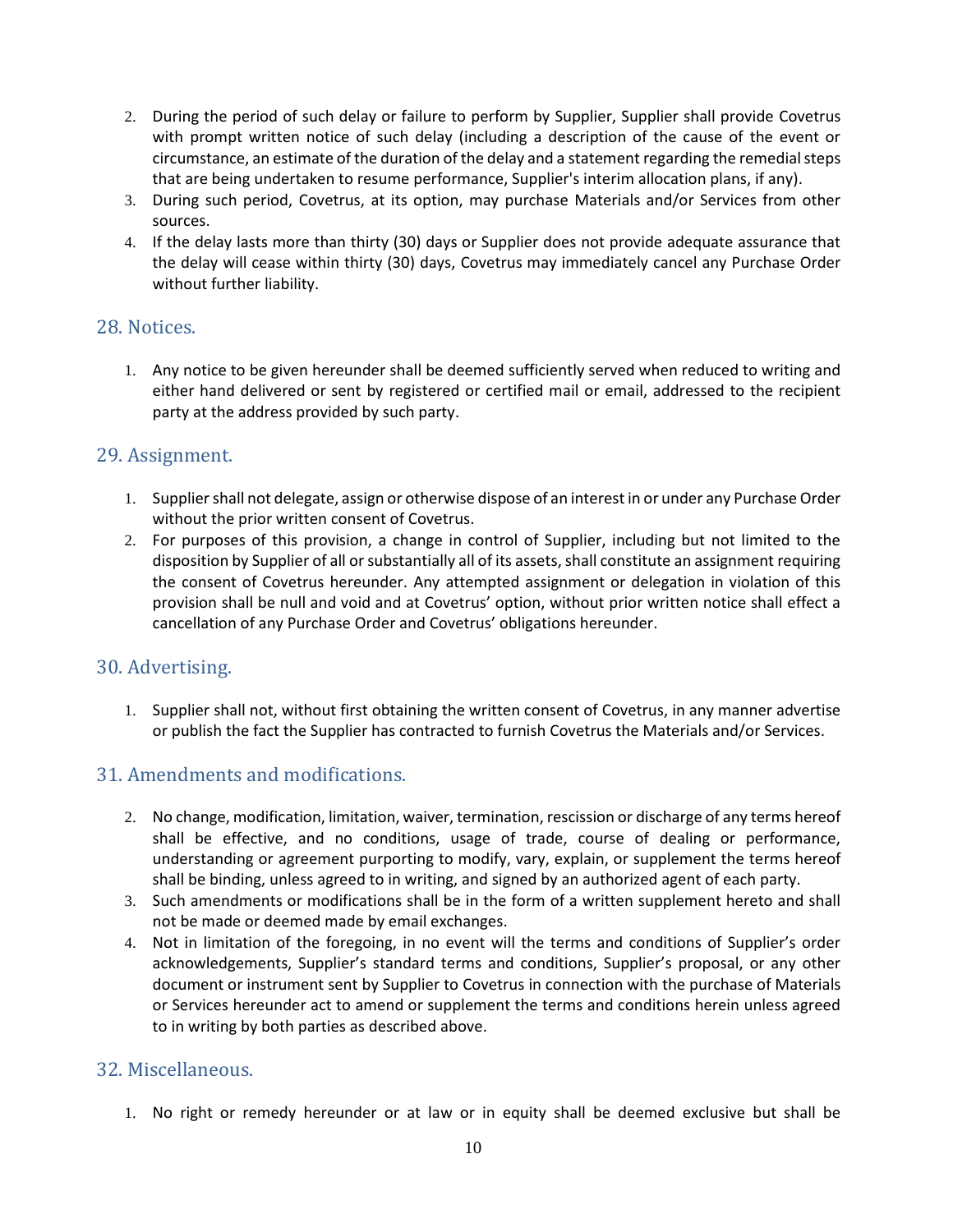cumulative with all other rights, remedies or elections.

- 2. The validity, interpretation, and performance hereof shall be governed by the laws of the Netherlands without regard to its conflict of law rules and principles.
- 3. The captions herein are for convenience only and are not intended to be used to interpret or define any part hereof. Except as otherwise provided herein, obligations set forth in Sections 18, 24, 25 and 26 shall survive the termination of any applicable Purchase Order, release or work order or Agreement.

# 33. Severability.

1. If any provision hereof is held invalid, such invalidity shall not affect the other provisions hereof that can be given effect without the invalid provision, and, to this end, the provisions hereof are declared to be severable, and the terms hereof shall be enforced to achieve, as closely as possible consistent with all applicable law, the spirit and intent of the invalid provision.

# 34. Independent contractor.

- 1. Supplier is and shall remain an independent contractor in the delivery of Materials and of the Services performed hereunder, and all persons employed by Supplier to perform work hereunder shall be and remain employees of Supplier subject to the supervision of Supplier's supervisory personnel.
- 2. It is expressly understood that Covetrus is interested only in the results obtained by Supplier, and neither Covetrus nor any supervisory employee of Covetrus shall have the right to direct or control the details or method of performance by Supplier's employees of any authorized work hereunder. Supplier shall deduct and pay and remain liable for the payment of all social security and employment taxes and contributions applicable to the wages and salaries of all persons employed by Supplier, including those furnished to Covetrus by Supplier hereunder.
- 3. In the event of any claim against Covetrus for payment of such taxes, Supplier shall defend such claim at its sole cost and expense and shall indemnify Covetrus and hold Covetrus harmless from and against any such taxes as well as for any claims, losses, damages, costs or expenses (including reasonable attorneys' fees) incurred by Covetrus in connection therewith.

# 35. Conflict of interest.

- 1. Supplier warrants that it has not given nor received any commissions, payments, gifts, kickbacks, lavish or extensive entertainment or other things of value to or from any employee or agent of Covetrus or any third party in connection with the supply of Materials or Services to Covetrus and acknowledges that the giving or receiving of any such payments, gifts, entertainment, or other things of value is strictly in violation of Covetrus' corporate policy and may result in the cancellation of this and all future orders.
- 2. Supplier shall notify Covetrus' security department of any such solicitation by any of Covetrus' employees, agents or any third party.

#### 36. Audit.

1. Covetrus may, upon its request, audit any and all records of Supplier relating to Material and/or